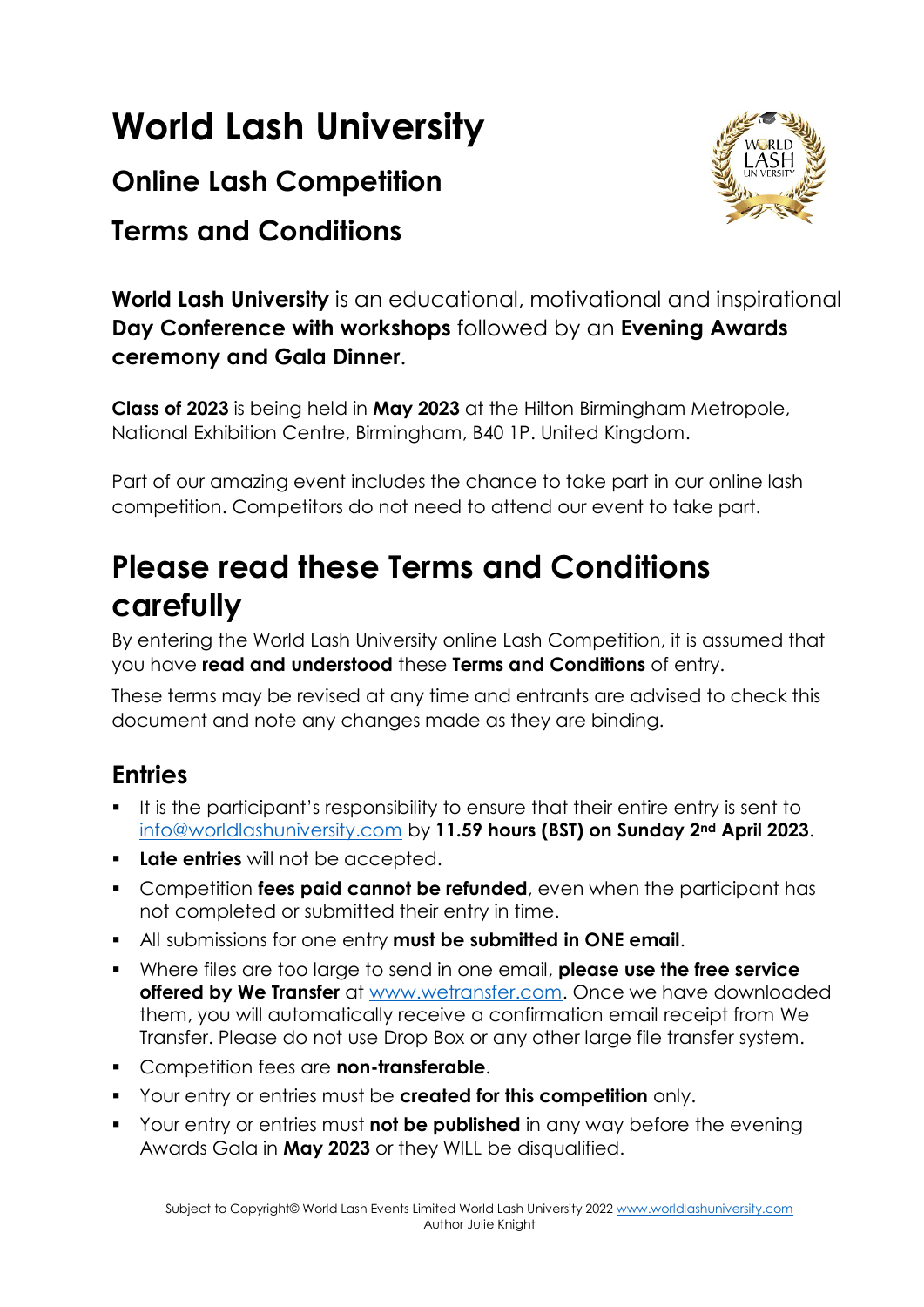Your entry or entries must be **your own work**, including the photography.

## **Eligibility and Opportunity**

- World Lash University Online Competition is only open to **qualified** and therefore certified Lash Artists from anywhere in the world.
- **Lash Artists will be required to submit a copy of their 1st lash extension or Lash** Lift **qualifying certificate** (as relevant) to prove their qualification.
- **Multiple entries** for each nomination is permitted.
- Each nomination will have a **1st, 2nd, 3rd place winner**, or joint winners if tied.
- Each nomination will have **3 levels** of entry that takes their experience and proven ability into account.
- It's the participant's responsibility to **enter the correct level** within the nomination or their entry or entries may be disqualified.

This also applies after being awarded the 1st, 2<sup>nd</sup> or 3<sup>rd</sup> position. Awards, Certificates and Prizes will be reclaimed and the podium positions adjusted accordingly.

- **If you are unsure of your entry level after reading our guidance below, email** us for a final decision at [info@worldlashuniversity.com](mailto:info@worldlashuniversity.com)  Tell us
	- What Categories you want to compete in, and
	- When your 1st certificate in Lash Extensions or Lash Lifts was issued (date on the certificate).

## **Categories and Levels**

There are 4 Categories in the WLU online Lash Competition.

Each Category has 3 entry levels. These are determined by experience or proven ability.

## **Categories**

**Classic** 

One to one lash application

**Volume** 

4-6D application using handmade fans

**Freestyle** 

Whether your signature set is fluffy, textured, flicked, wispy or spiky, you have the artistic freedom to create a bespoke Volume lash design using 3-10D fans.

**Colour Love** 

Anything but black or brown on their own!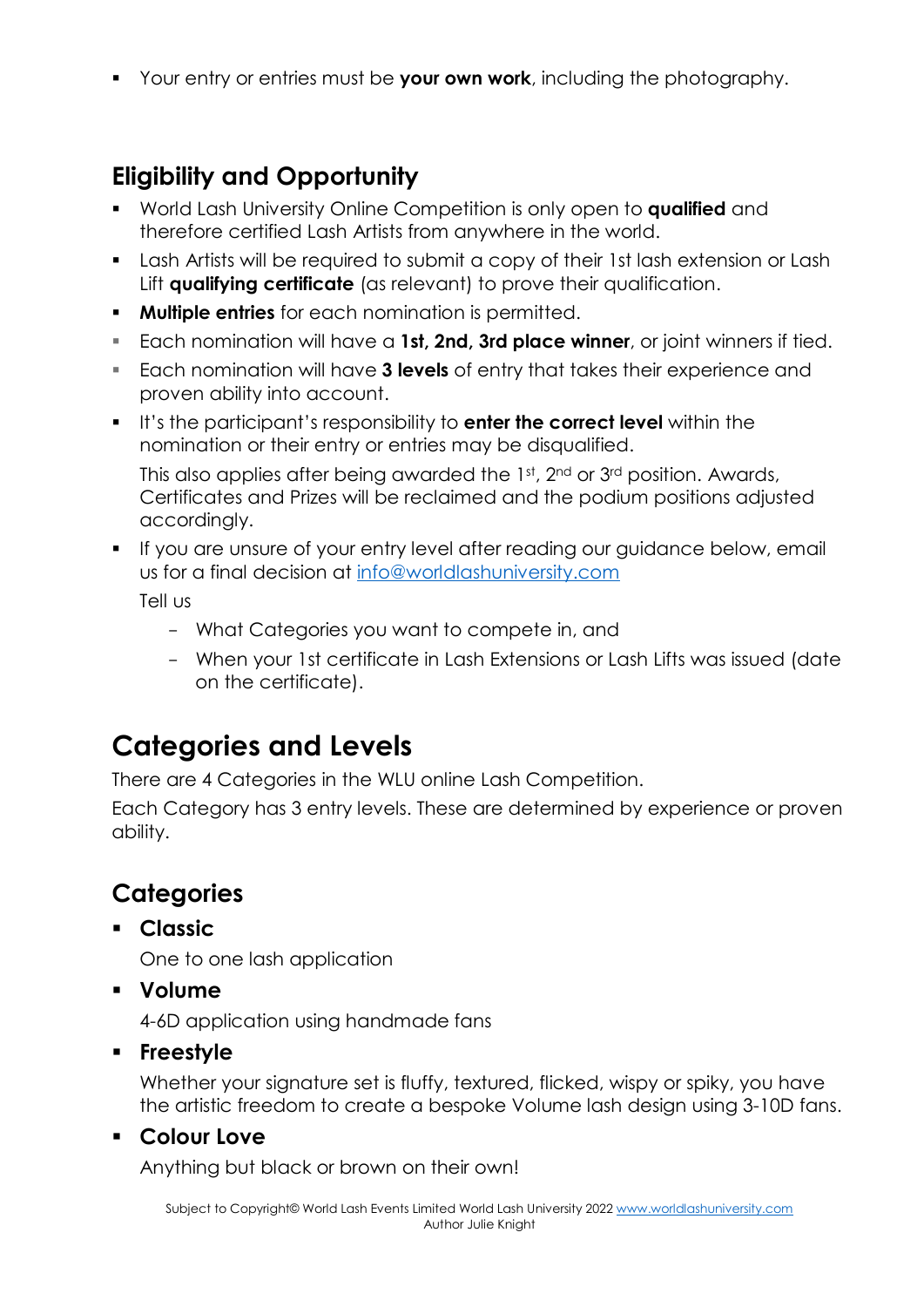#### **Levels for all Categories**

Beginner, Master and Expert.

#### **Beginner** – less than 2 years

Less than 2 years since the date of your 1st qualifying certificate in Lash Extension Application on the date the competition closes.

You should compete in the Beginner level if your 1st certificate was issued on or after the 2nd April 2021.

**Note:** There are no exceptions to this rule, even if it is one day. A line needs to be drawn for fairness to all.

#### **Master** – more than 2 years

More than 2 years since the date of your 1st qualifying certificate in Lash Extension Application on the date the competition closes.

You should compete in the Master level if your 1st certificate was issued on or before the 2nd April 2021.

#### **Expert**

Anyone who is qualified in Lash Extension Application and has placed 1st, 2nd or 3rd in **any** Online or Live Lash Extension Competition at anytime and anywhere in the world.

#### **Entry Level Examples**

- 1. You enter the Volume Category.
	- Your 1st Volume qualification was issued 12 months before the date the competition closes on the 2nd April 2021.
	- **Your 1st Classic qualification was 2.5 years before in October 2020.**
	- Your experience in the Lash industry is more than 2 years.

Your Entry Level in the Volume category is Master.

If you're not sure of the level that you should be entering, please email [info@worldlashuniversity.com](mailto:info@worldlashuniversity.com) for clarification.

## **Models**

- All models must be at least 18 years of age.
- Competitors are responsible for ensuring that their model is suitable for treatment – for example, no contraindications.
- All work performed on any model must be safe and clean.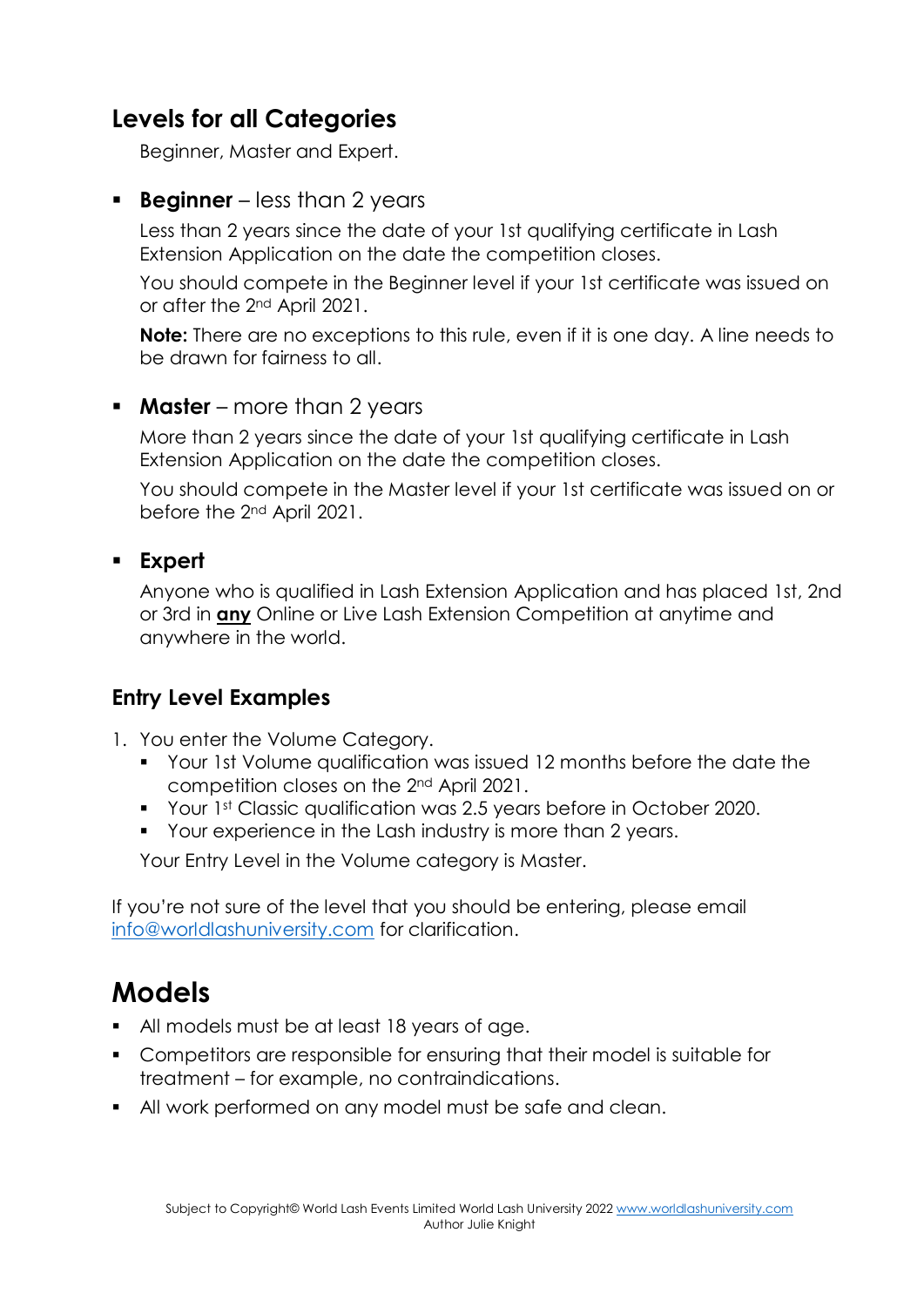- World Lash University reserve the right to use competitor's photographs in all their promotional material. This includes: Website, Social Media and materials to promote the Event, and industry magazines like Lash-Ed.
- If is the participant's responsibility to ensure that they comply with local legislation or regulations pertaining to confidentiality and data protection to protect the interests of their models.

**Note**: in the U.K., we are bound by the provisions of the General Duty Protection Regulation (GDPR) concerning data protection. An image that may identify someone is classed as Personal Data. This is why participants are asked to ensure that their models provide signed consent for disclosure that they should retain in line with their local rules concerning such.

## **Judging**

- In the interests of fairness, the organisers arrange the judging process so it's scored 'blind'. Judges are not permitted to know who the Lash Artist is.
- Each judge can award 0-10 points for each of the judging elements. This is based on strict criteria. You are invited to study this in depth.
- An award of 10 points for each element is the highest score.
- **There is a maximum of 100 points available for each entry.**
- **Judges may award half points like 9.5 for example.**
- **Judges will be briefed to half their score for a particular element if competitors** have not supplied the necessary photographs. For example, where a judge can only see the attachment on a close up image of the left eye as one has not been submitted for the right eye.
- **Judges will provide feedback to help competitors understand their scores and** how they can improve.
- Judges will be given the option to offer their own award, certificate or prize to the competitor who has produced their favourite work.
- Judges judge that your work suits your model, not how attractive your model is. It is wise to select a model that will showcase your work well rather than a model who looks attractive.
- **Judges' decisions are final.**
- **Judging decisions will not be subject to debate.**
- Score sheets will be emailed to competitors on their given email address.

## **Receiving Judges Feedback**

- Every entry is anonymised so that each judge is unaware of the artist. This reduces any opportunity for bias and why we insist that your work is
	- 1. Created for our competition only
	- 2. Not published/shared in any way before the winners are announced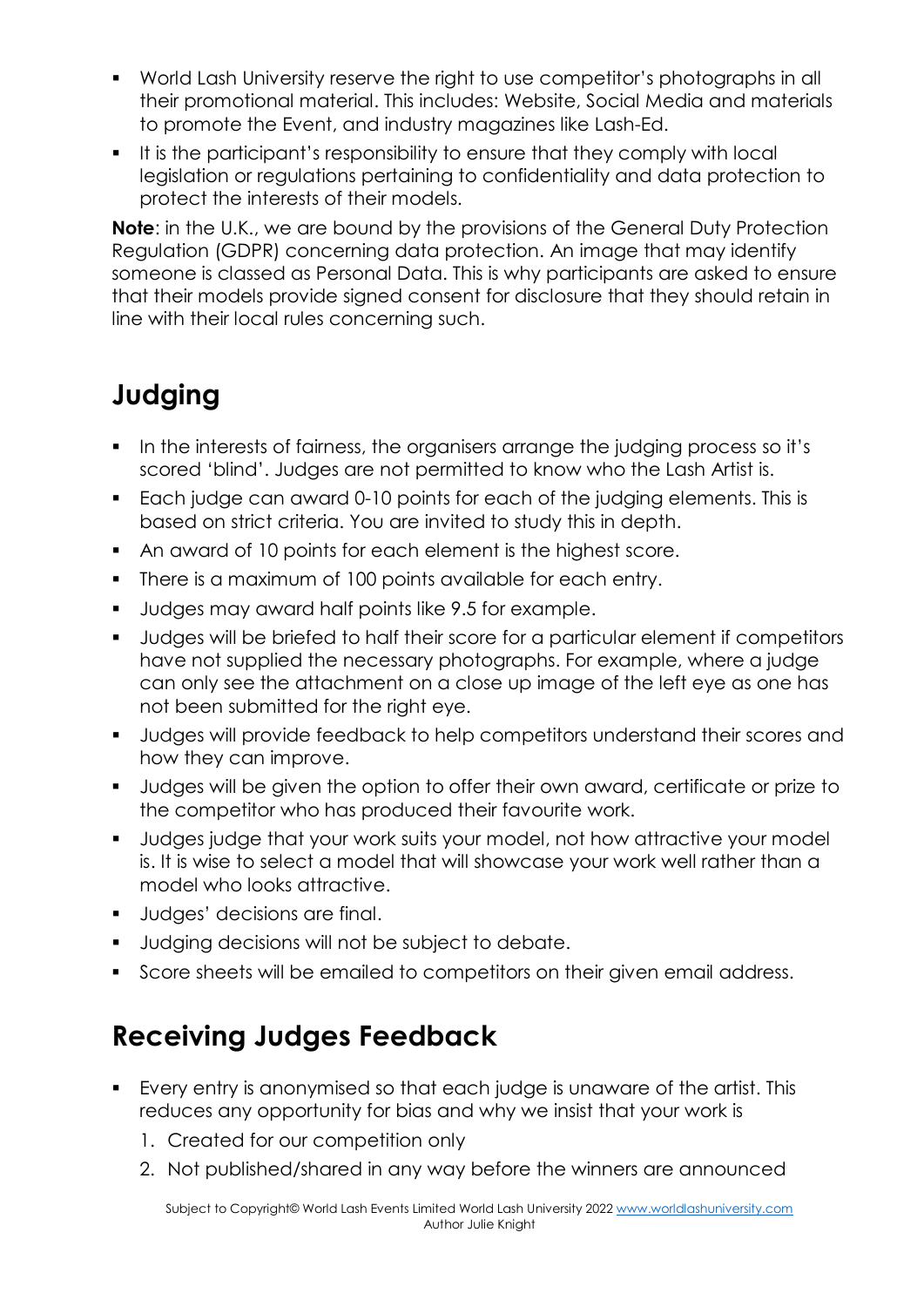- 3. Not containing anything that may identify you (your certificates on the wall in the background or you in the photo!)
- **Entrants will see the judge's scores for each element assessed.**
- As a competitor, you may or may not agree with their assessment. We invite competitors to remember that our judges will see things that they don't. This is a subjective process based on their skills, experience and expertise. This is why they have been specially selected for our judging panel. Their decisions are final.

## **Using and accepting the Judges Feedback**

Receiving feedback is a powerful learning tool **if** it's embraced in the spirit in which it's intended. Competitors with a growth mind-set tend to use feedback to help them to learn and grow. They're on a journey of continuous improvement and progress. They appreciate that progress is measurable and more achievable than any subjective interpretation of 'perfection'.

Artists who strive for perfection and believe that they 'know best', undoubtedly have a fixed mind-set. This makes them less receptive to constructive feedback. For many, it will hold their development and progression back.

Please take a moment to consider your mind-set. If you struggle to receive constructive feedback, consider why that may be and if entering a lash completion is the best thing for you right now.

We invite all competitors to professionally reflect on their feedback and embrace the opportunity of having had a team of respected judges professionally assess their work. Together, we're all about learning, growing and progressing.

## **Photographs**

The following rules **must be strictly followed**. If not, this may result in disqualification. This will not form the entitlement to a refund of the entry fee.

- The photography MUST be your own work
- Photographs can NOT be edited in any way
- **Photographs can NOT be watermarked in any way**
- Photographs can NOT have anything that may identify the artist, e.g. artist in the image or their certificates in the background
- All photographs MUST be of high resolution
- All photographs MUST be single images. No collages.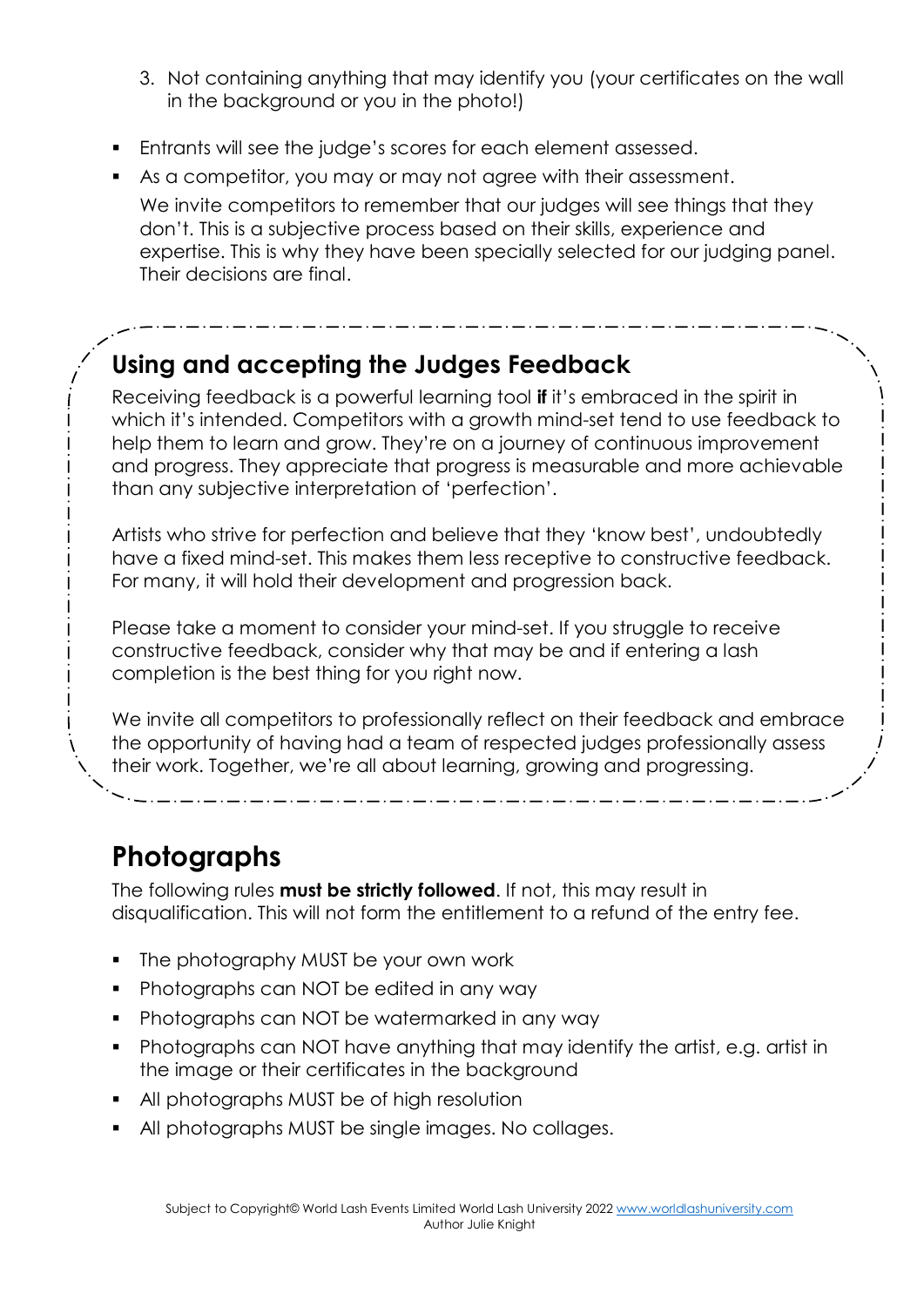- No more than **7** (seven) photographs per Classic, Volume and Pre-Made entry.
- No adornments like flowers, gems or face paints to make your model stand out. Your work should talk for itself.

If you **submit more than the maximum number of photographs** for one entry, **they will not be accepted**.

### **Recommended Model positions for your photographs**

To help the judges to judge, we recommend that you submit photographs taken from the following positions. We explain why this is important in terms of what the judges are looking for.

#### **Before treatment**

1. **Close up image of BOTH eyes taken from the position where you work** (behind their head). Place light coloured eye pads/tape to hide the lower lashes. **All Categories:** This shows the judges what you had to work with. They will also be looking at the condition of the natural lashes and whether the lashes and lid area looks clean and healthy.

#### **After treatment**

2. **Close up image of BOTH eyes taken from the position where you work**. Keep or place light coloured eye pads/tape to protect the lower lashes. Consider your angle so we can see where the lash hairs grow from the lid.

**Classic, Volume, Pre-Made Categories:** Judges can assess the upper most lash layer for attachment, distance, clean work, evenness and coverage.

**Lash Lift Category:** Judges can assess clean work and the outcome of your treatment from another angle.

#### 3. **Full face image taken whilst facing your model**.

It's best to have your model sitting or standing rather than laying down as there face rests differently when laying down.

**Classic, Volume, Pre-Made Categories:** Judges can assess your choice of styling, symmetry, evenness and coverage.

**Lash Lift Category:** Judges can assess most of the judging elements under assessment.

#### **4. Super close up photograph of the lash line of the left eye, open, looking up.**

Make sure that the judges can see where the hair leaves the eyelid and that the whole lash line from inner to outer corner is in focus.

**Classic, Volume, Pre-Made Categories:** Judges can assess clean work, distance from the eyelid, distance from the brow, the line of your lash sweep and how you have worked through the layers and managed the corners.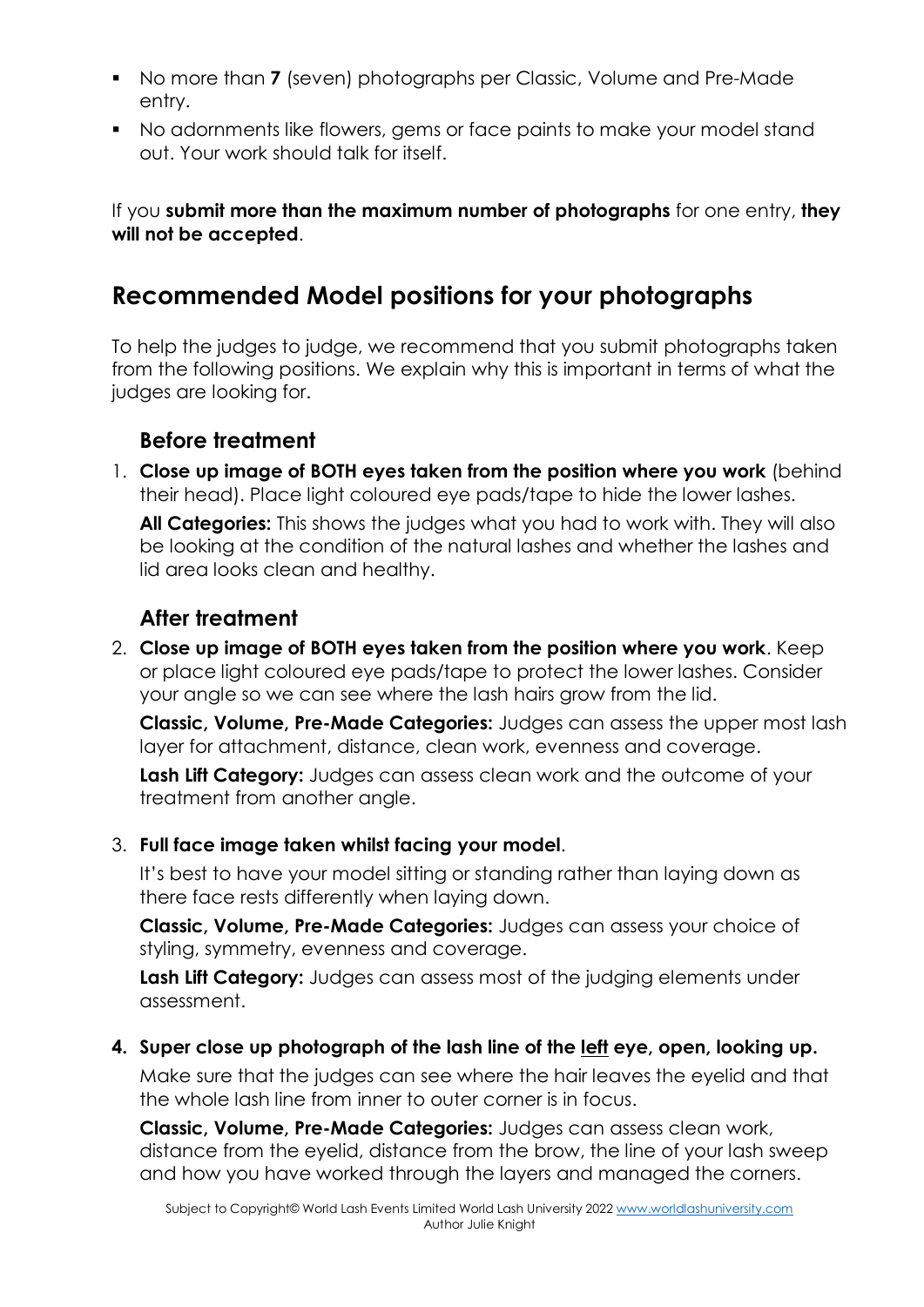Lash Lift Category: Judges can assess the quality of the lift and tint across the length of the lash line.

#### **5. Super close up photograph of the lash line of the right eye, open, looking up.**

Make sure that the judges can see where the hair leaves the eyelid and that the whole lash line from inner to outer corner is in focus.

**Classic, Volume, Pre-Made Categories:** Judges can assess clean work, distance from the eyelid, distance from the brow, the line of your lash sweep and how you have worked through the layers and managed the corners.

#### 6. **Close up photograph of an isolated treated lash on the left eye**.

Judges are looking for a clean attachment, distance from the lid, the direction of the lash and any correction. For Volume fans, the symmetry of the fans from base to tips.

#### **7. Close up photograph of an isolated treated lash on the right eye.**

Judges are looking for a clean attachment, distance from the lid, the direction of the lash and any correction. For Volume fans, the symmetry of the fans from base to tips.

Please make sure that you take your photos for 6 and 7 in similar positions along the lash line. If you isolate an inner corner lash on the left eye, show the same on the right and make sure that the extension or fan is the same length. This allows the judges to check the uniformity of fans (if volume) and to additionally compare the amount of glue used on the size of the lash being assessed.

DO NOT use the same photo for 6 and 7 as your entry WILL be disqualified.

**Important Note:** Your overall score WILL be affected if you don't help the judges to judge your work.

## **Competitors**

All competitors will receive an e-certificate showing that they participated in our competition.

## **Winners**

Winners are those who placed in either 1st, 2<sup>nd</sup> or in 3<sup>rd</sup> position. They will receive:

- $\checkmark$  A trophy
- $\checkmark$  A certificate stating their winning position
- $\checkmark$  An e-badge stating their winning position
- $\checkmark$  Prizes kindly donated by our generous Sponsors
- $\checkmark$  Recognition through our promotion channels, e.g. Website and Social Media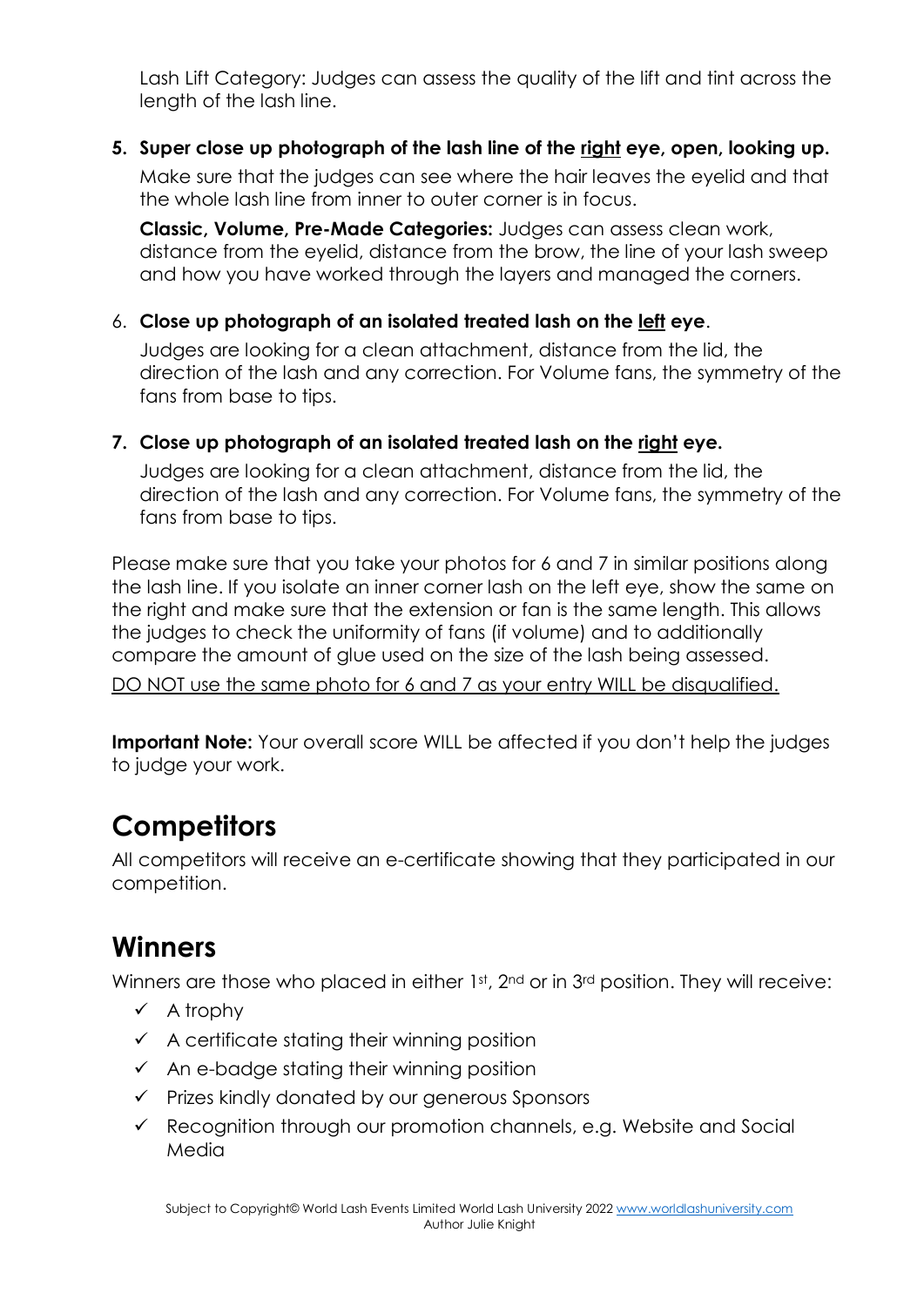## **World Lash University Lash Artist of the Year Award**

Our WLU Lash Artist of the Year will be awarded to one competitor.

We will determine the winner as follows:

- Each judge can award a maximum of 10 points for each of the judging criteria in each competition category. This totals a maximum of100 points available for one entry.
- Each judge can award 10 bonus points for up to 3 separate entries of their choice. This is based on something they loved about the work.
- The top scores from 3 judges will be added together, along with all the bonus points.
- The artist who received the most points from **one entry** will be our winner.

Our **Lash Artist of the Year 2023** may be from any category and level of experience.

#### **Important note:**

Competitors may enter all the Categories and as many times as they wish.

This gives them the best chance of claiming this award.

The winner will not be based on the number of entries submitted.

This is not a fair process to determine the WLU Lash Artist of the Year 2023.

## **How to Take Part**

Buy your competition entry or entries from our website at [www.worldlashuniversity.com/competition](http://www.worldlashuniversity.com/competition) 

**Note:** If you're attending our WLU event in May 2022, you receive one free entry to any category. Terms apply - Your event ticket needs to be purchased in full before the closing date. Haven't got your ticket yet? Visit [www.worldlashuniversity.com/tickets](http://www.worldlashuniversity.com/tickets)

Want to take part in more categories? Go for it! ©

## **Top Tips**

- **Study the Judging criteria and plan your work.**
- Study the recommendations about photos and practice taking them. You may need to take hundreds to find the ones that work best for the judges!
- Study your photos and think like a judge! If you can't assess the attachment in the photos, how can they?